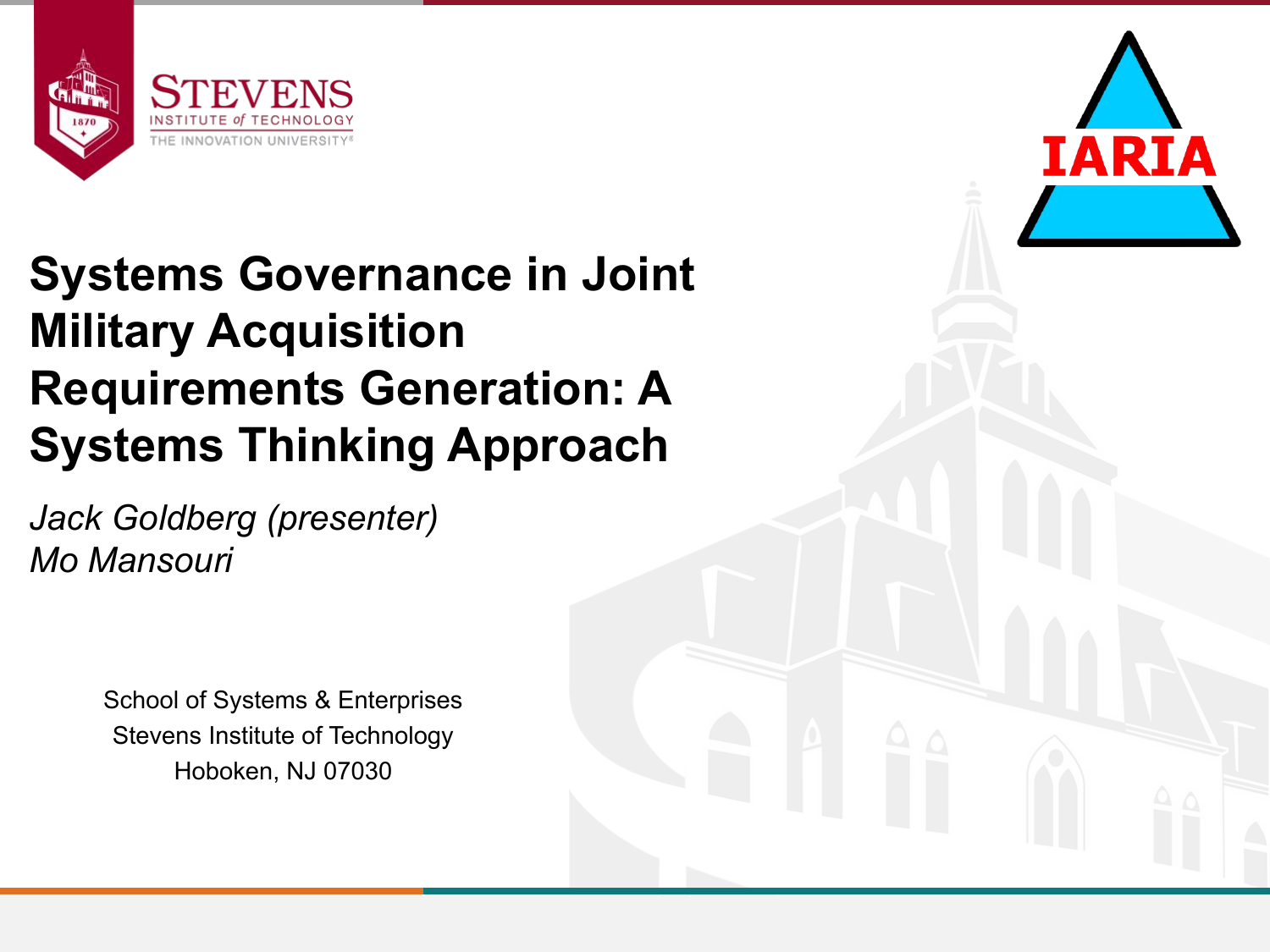### **Resume - Jack Goldberg**



- PhD student at Stevens Institute of Technology in Sociotechnical **Systems**
- Advised by my coauthor Professor Mo Mansouri
- Undergraduate degree in computer science at Bucknell University
	- Research assistant at the Bucknell Institute of Public Policy
- Research interests include governance systems, systems thinking, and political systems.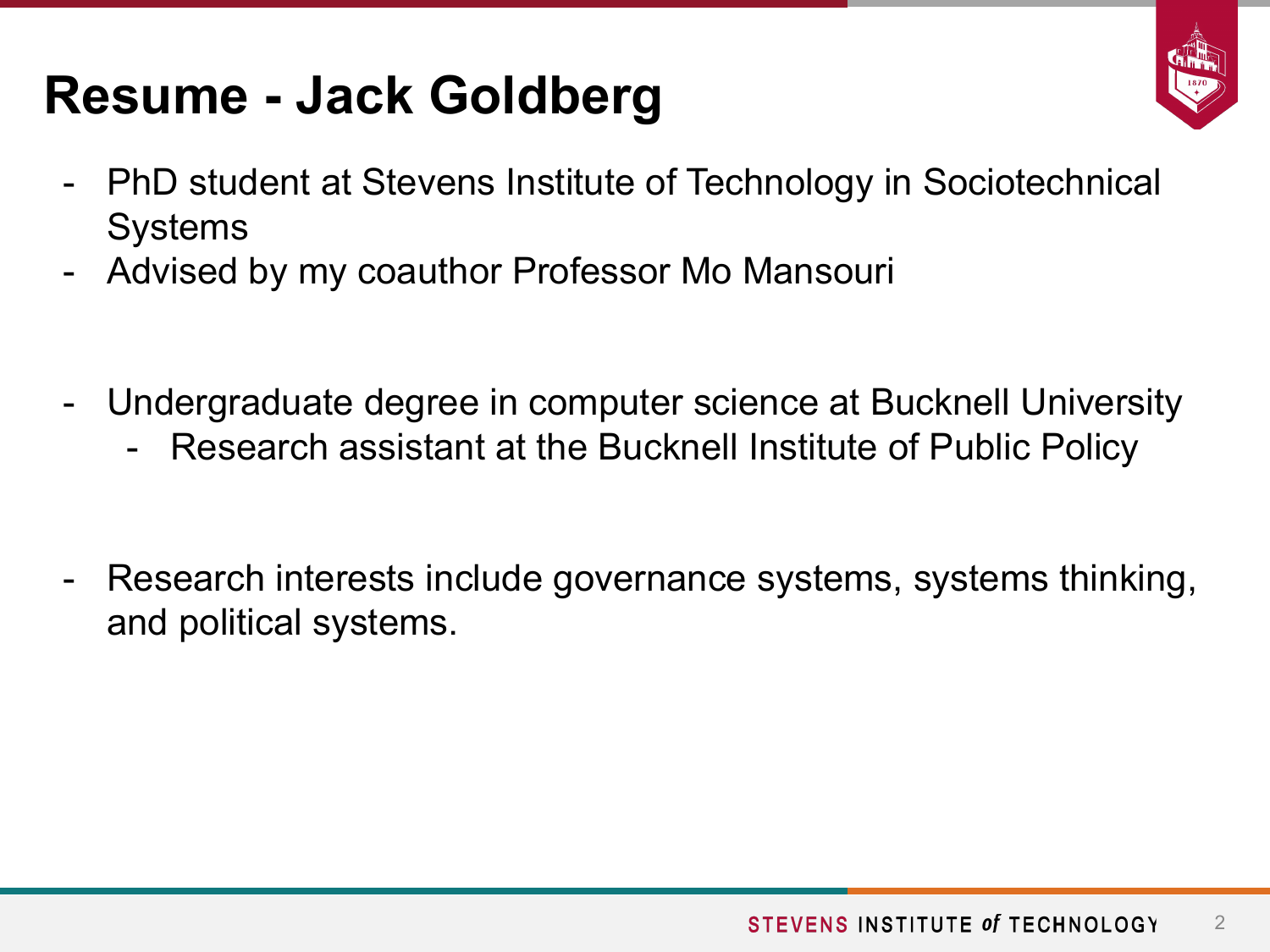

## **Joint Capabilities Integration and Development System**

- Initiated by Donald Rumsfeld in 2002
- Called a system, but is actually a process by which military services can validate joint capability requirements.
- Supposed to ensure interoperability between services and allow for purchasing economies of scale through joint purchases of materiel.
- The main issue facing JCIDS is process latency
	- Technology is evolving faster than it takes to validate a requirement.
	- Materiel is not reaching the force fast enough to be operationally useful.
	- Latency costs more money to taxpayers.
	- Review of the process was ordered by the House Armed Services Committee
- Services are utilizing the Middle Tier of Acquisition to help bypass JCIDS, which speeds up the acquisition process but increases the risk of interoperability failure.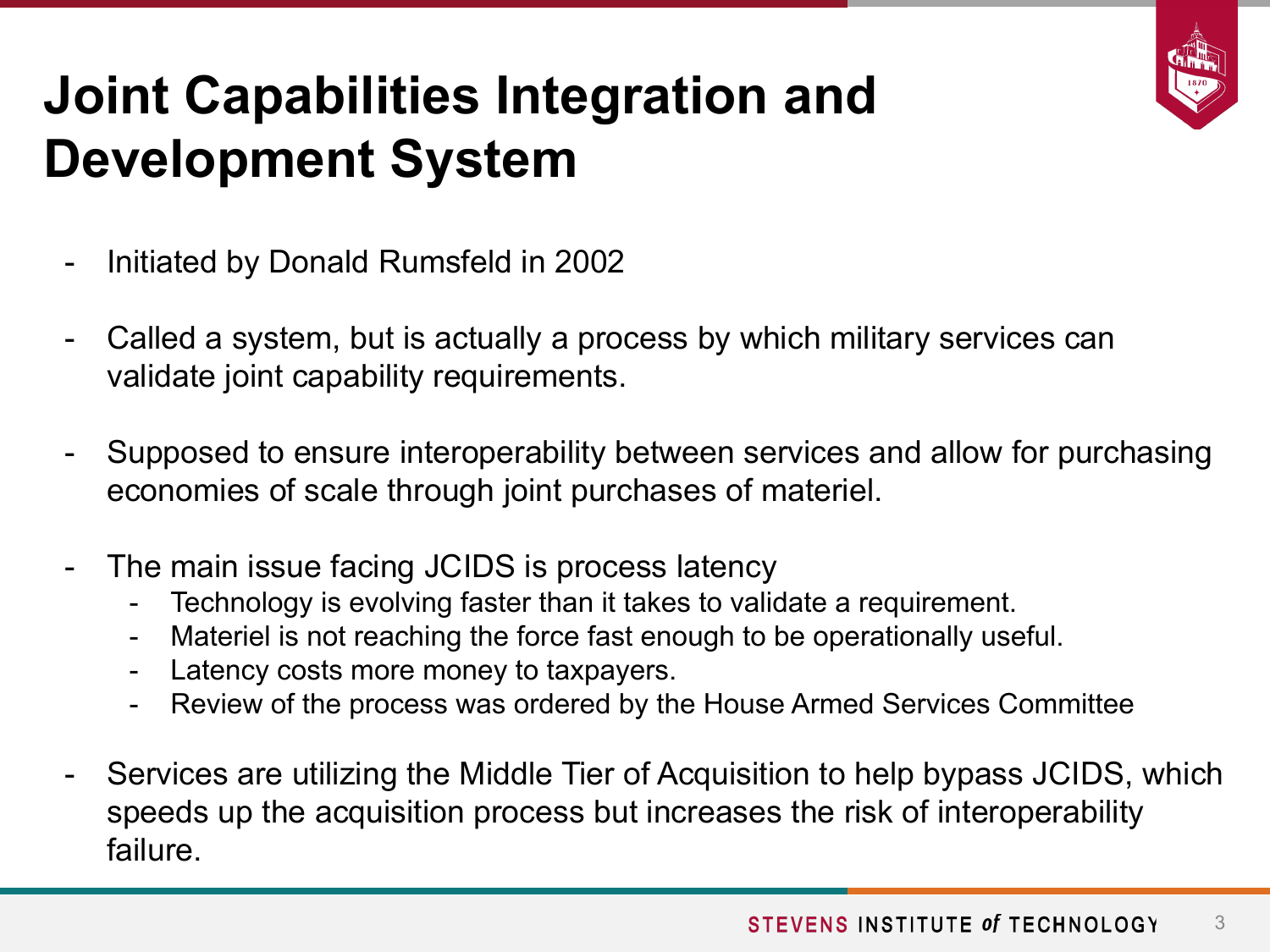# **Methodology**

Systems Thinking Approach

- Information sources we use
	- MANUAL FOR THE OPERATION OF THE JOINT CAPABILITIES INTEGRATION AND DEVELOPMENT SYSTEM (2018)
	- Unstructured, and coded, interviews with subject matter experts and JCIDS personnel.
	- General literature review.
- We conduct analysis of the following
	- Stakeholder interaction
	- Value adding processes
	- Shaping forces
	- **Systemigram**
	- System dynamics
- Ultimately, we synthesize our work into a cogent conclusion that explains why Congress's focus on the JCIDS process is a misplaced concern, and why systems governance is a more prescient issue.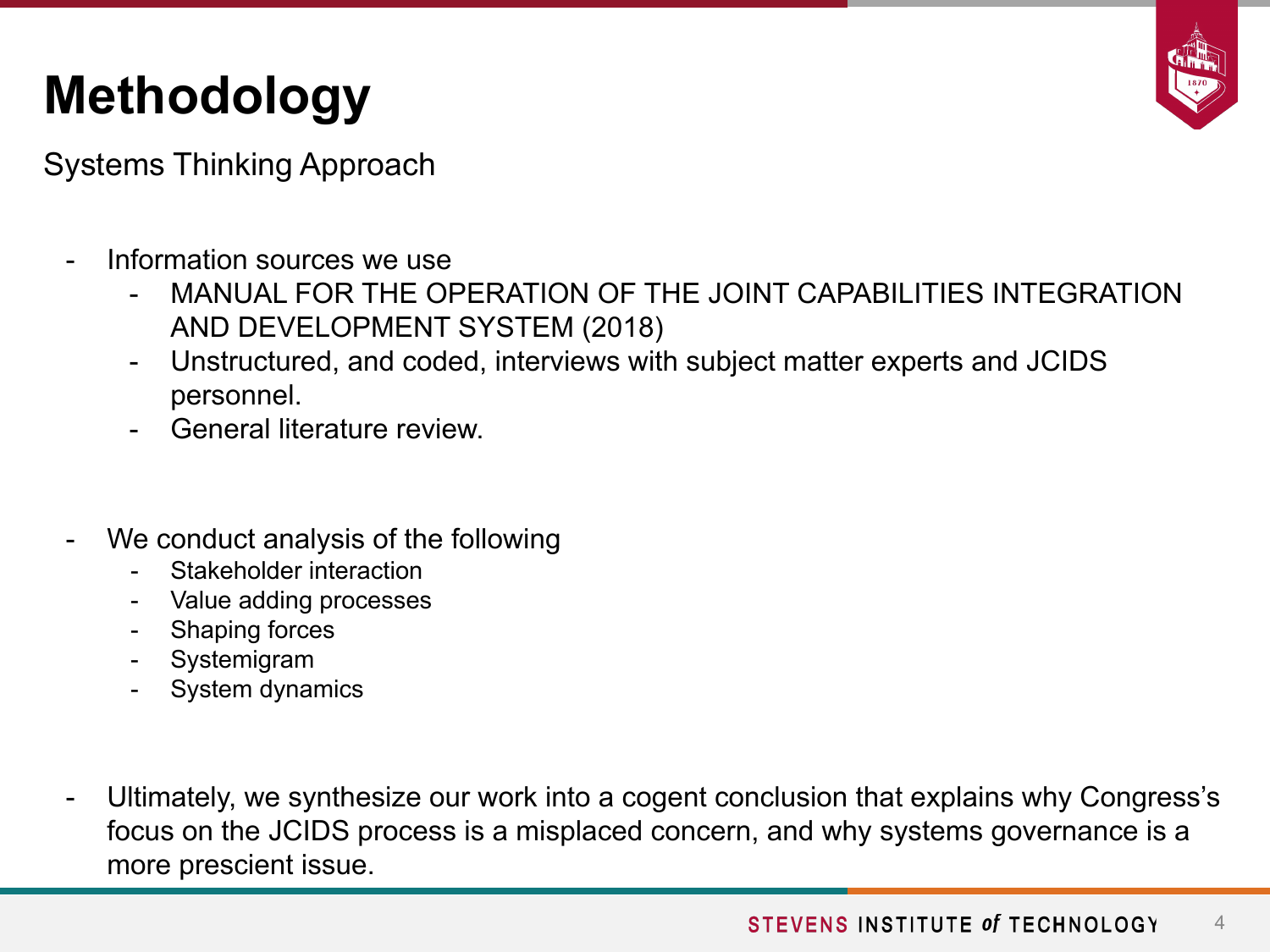

### **Systemigram**

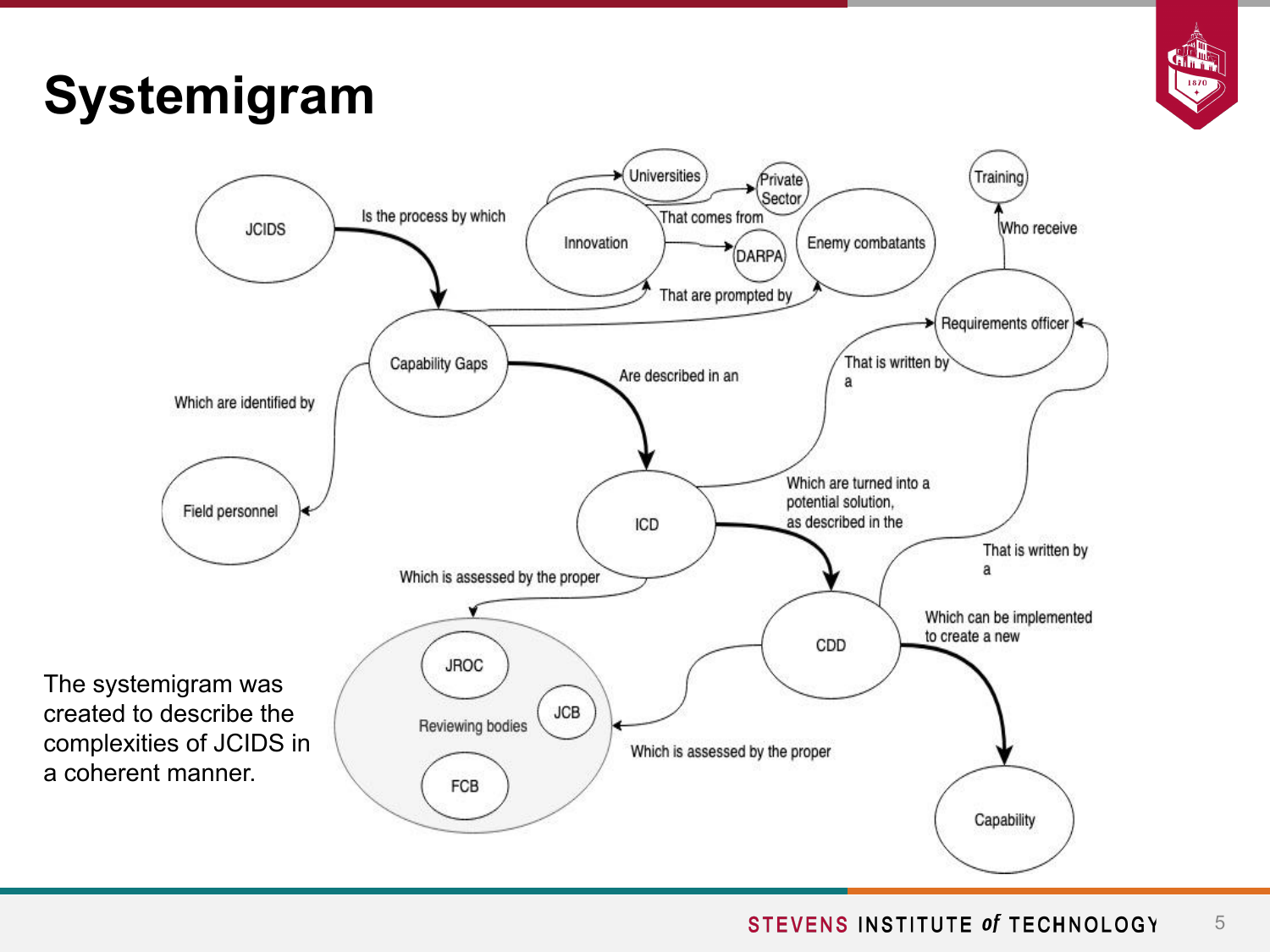### **Stakeholder Interaction**





#### STEVENS INSTITUTE of TECHNOLOGY 6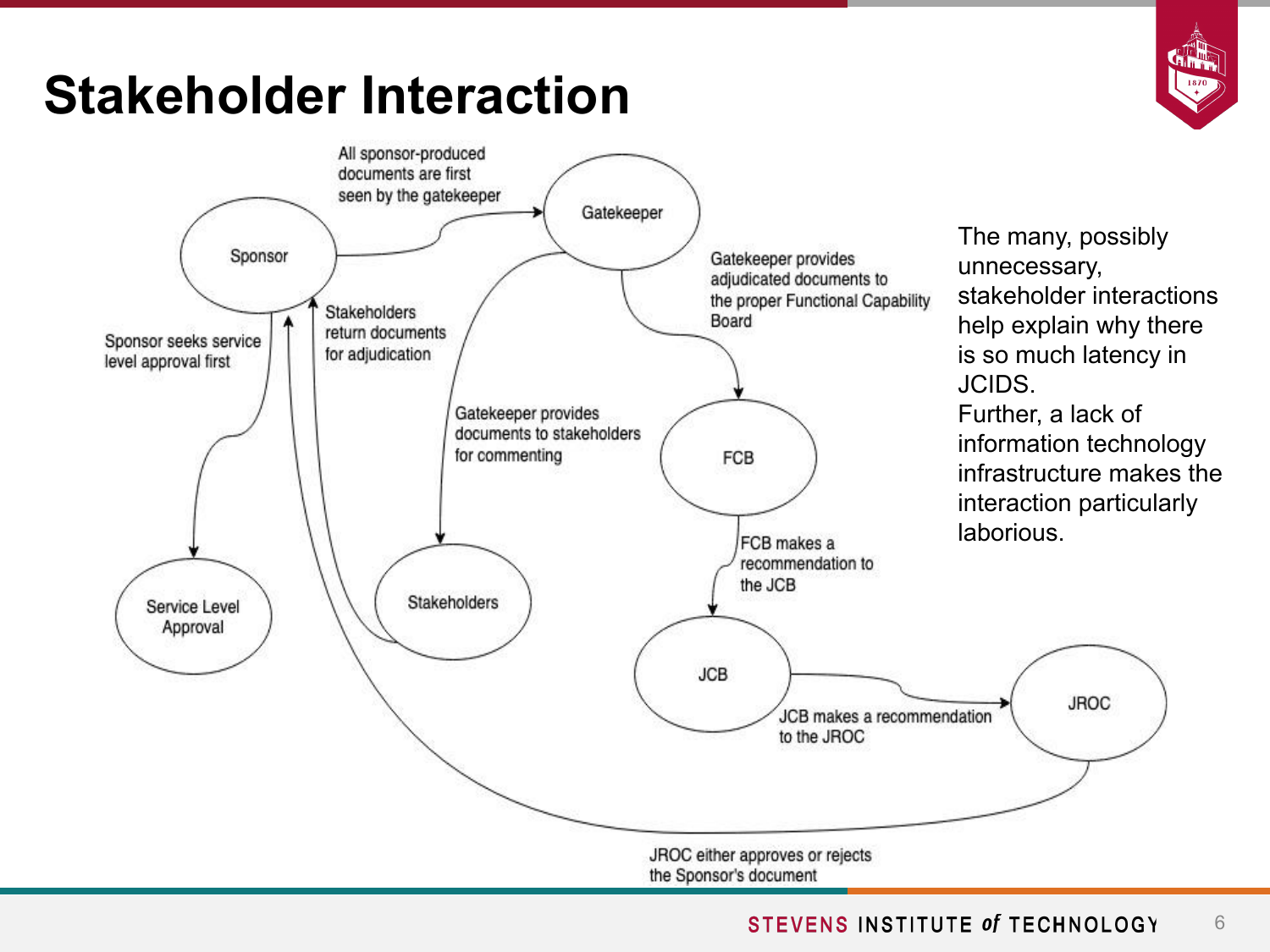

#### **Systems Dynamics**



 $10. +$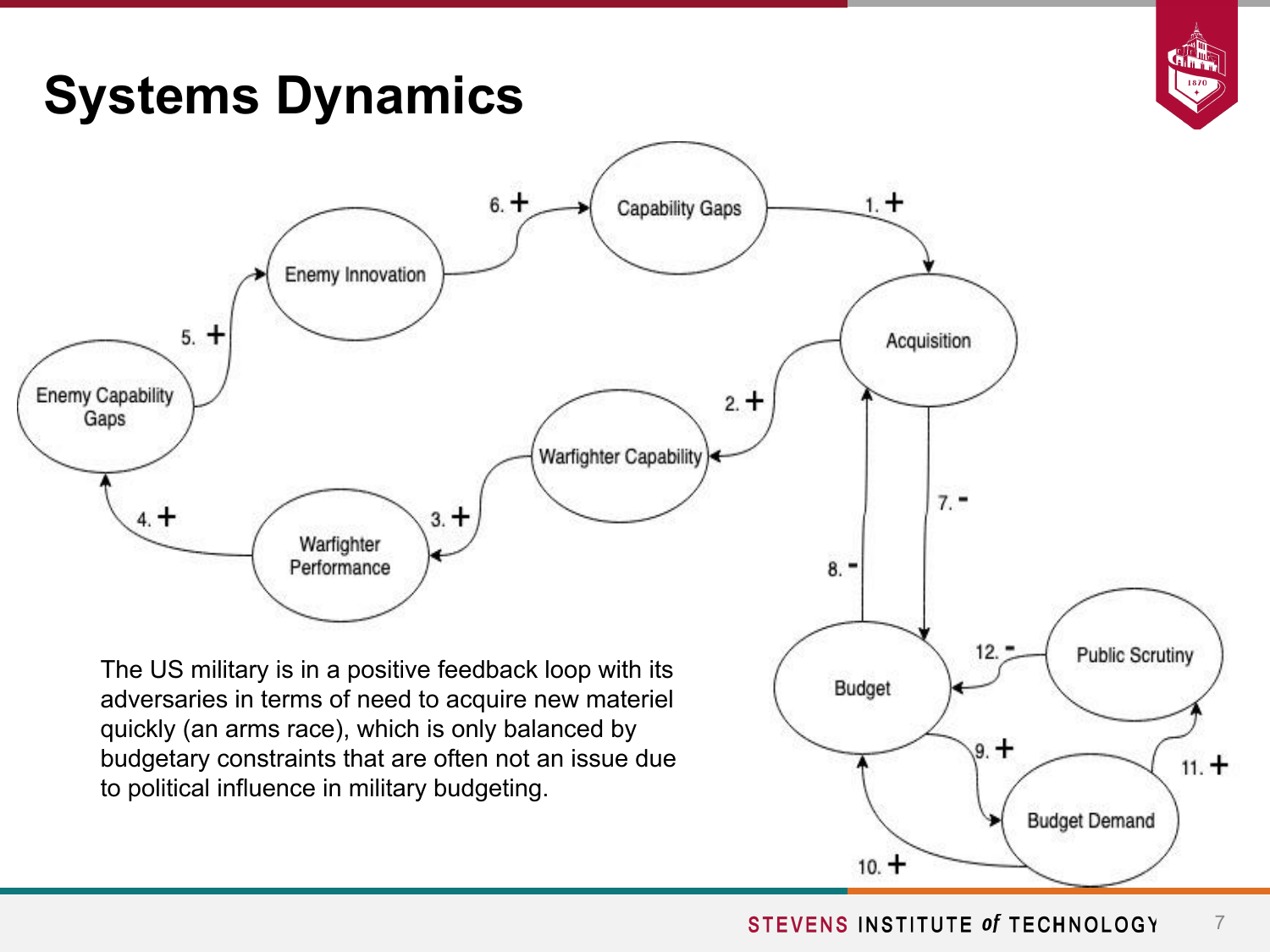#### **Conclusion**



- Military operations have an inherent need for speedy acquisition.
- Latencies are largely caused by systems governance problems like the misalignment of incentives between oversight bodies and the military, which is leading to a circumventing of JCIDS through other acquisition pathways.
- Acquisitions are being made that have not been rigorously analyzed for interoperability.
- The House Armed Services Committee is misled in requesting a review of the JCIDS process when the latencies are more likely caused by other forces like culture or training.
- Changes must be made to JCIDS that speed up the process, reinstill trust, and ultimately enable interoperability between military services.